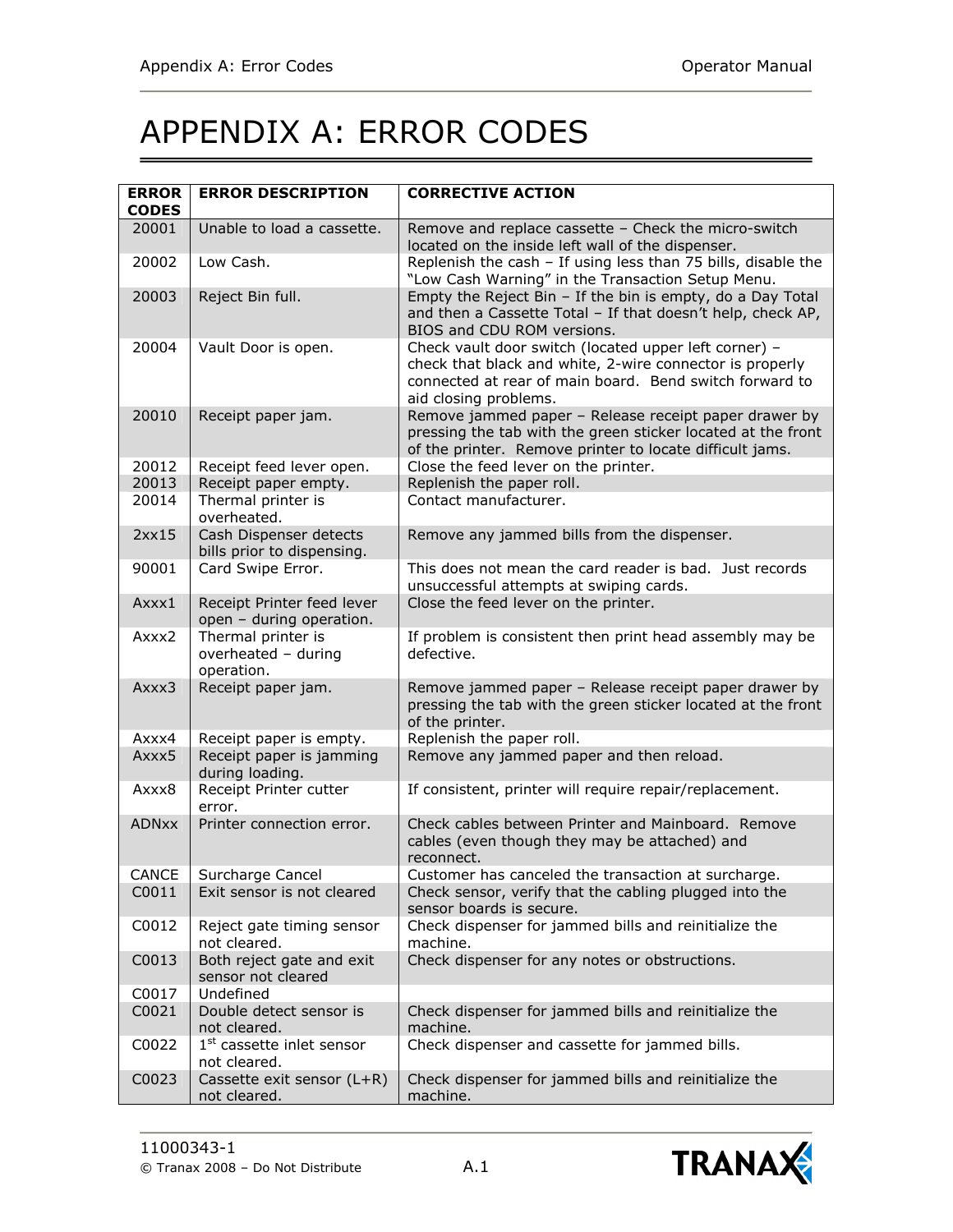|                              | <b>ERROR DESCRIPTION</b>                                                  |                                                                                                                                                             |
|------------------------------|---------------------------------------------------------------------------|-------------------------------------------------------------------------------------------------------------------------------------------------------------|
| <b>ERROR</b><br><b>CODES</b> |                                                                           | <b>CORRECTIVE ACTION</b>                                                                                                                                    |
| C0028                        | Count sensors not cleared                                                 | Check dispenser for jammed bills and reinitialize the<br>machine.                                                                                           |
| C0030                        | Main Motor encoder is not<br>synchronized                                 | Turn dispenser over by hand, and then reinitialize. May<br>require repair.                                                                                  |
| C0031                        | Forward motor encoder<br>not synchronized.                                | Turn dispenser over by hand, and then reinitialize. May<br>require repair.                                                                                  |
| C0032                        | 1 <sup>st</sup> cassette inlet sensor<br>not cleared                      | Check for notes where the cassette engages the<br>dispenser.                                                                                                |
| C0033                        | Undefined                                                                 |                                                                                                                                                             |
| C0036                        | Exit sensor blocked while<br>initializing                                 | Clear any notes which may be blocking the exit sensor.                                                                                                      |
| C0037                        | Invalid response (or no<br>response) from double<br>detect sensor         | Verify the connection to the double detect module.                                                                                                          |
| C0039                        | Solenoid not responding                                                   | Verify the function of the gate solenoid.                                                                                                                   |
| C003A                        | Too many notes requested<br>during a test dispense                        | Test dispense failed, re-run the test and check notes.                                                                                                      |
| C0041                        | Failed (5 times) to<br>dispense a note after a<br>successful dispense     | Check why notes are rejecting following at least one<br>successful dispense (in the same transaction).                                                      |
| C0042                        | Undefined                                                                 |                                                                                                                                                             |
| C0043                        | 10 Notes rejected in a row<br>(single transaction)                        | Check the notes in the cassette. Check reject analysis for<br>source of rejected notes (long note, double-detect, etc)                                      |
| C0044                        | 5 notes consecutively<br>rejected                                         | Check reject analysis for cause of rejected notes.                                                                                                          |
| C0045                        | Note count sensor<br>reporting mismatch                                   | Verify count of notes in the cassette against the<br>settlement.                                                                                            |
| C0046                        | Undefined                                                                 |                                                                                                                                                             |
| C0047                        | 1 <sup>st</sup> cassette failed to<br>dispense a note                     | Most common reason is cassette is empty. Verify that<br>there are notes in cassette 1. Check the quality of the<br>notes and condition of the pick rollers. |
| C0049                        | Dispense request of "0"<br>notes                                          | Check setup of CDU in Operator Menu, dispenser may<br>need reprogramming.                                                                                   |
| C004A                        | First cassette exit sensor<br>$(*6, #7)$ not clear                        | Clear the note path of any notes or obstructions.                                                                                                           |
| C004D                        | 1 <sup>st</sup> cassette not inserted                                     | Check cassette and verify that it's inserted properly.                                                                                                      |
| C004E                        | 2 <sup>nd</sup> cassette not inserted                                     | Check cassette and verify that it's inserted properly.                                                                                                      |
| C0050                        | AP does not receive                                                       | AP did not validate dispense command. This is an AP                                                                                                         |
|                              | response after dispense<br>request                                        | software fault, not CDU.                                                                                                                                    |
| C0051                        | Exceeded maximum<br>number of notes dispensed<br>(150) in a single trans. | Check reject analysis, and verify test dispense.                                                                                                            |
| C0052                        | 1 <sup>st</sup> cassette inlet sensor<br>not cleared                      | Check for notes where the cassette engages the<br>dispenser.                                                                                                |
| C0053                        | Abnormal amount of<br>double-detect failures<br>during dispense           | Check condition of double-detect module. Check quality of<br>notes and pick rollers.                                                                        |
| C0054                        | Undefined                                                                 |                                                                                                                                                             |
| C0055                        | Long note detected at exit<br>sensor during dispense                      | Clear any jammed notes or obstructions from the exit<br>sensor.                                                                                             |
| C0056                        | Short note detected at exit<br>sensor during dispense                     | Clear any jammed notes or obstructions from the exit<br>sensor; mismatch of rejected notes.                                                                 |

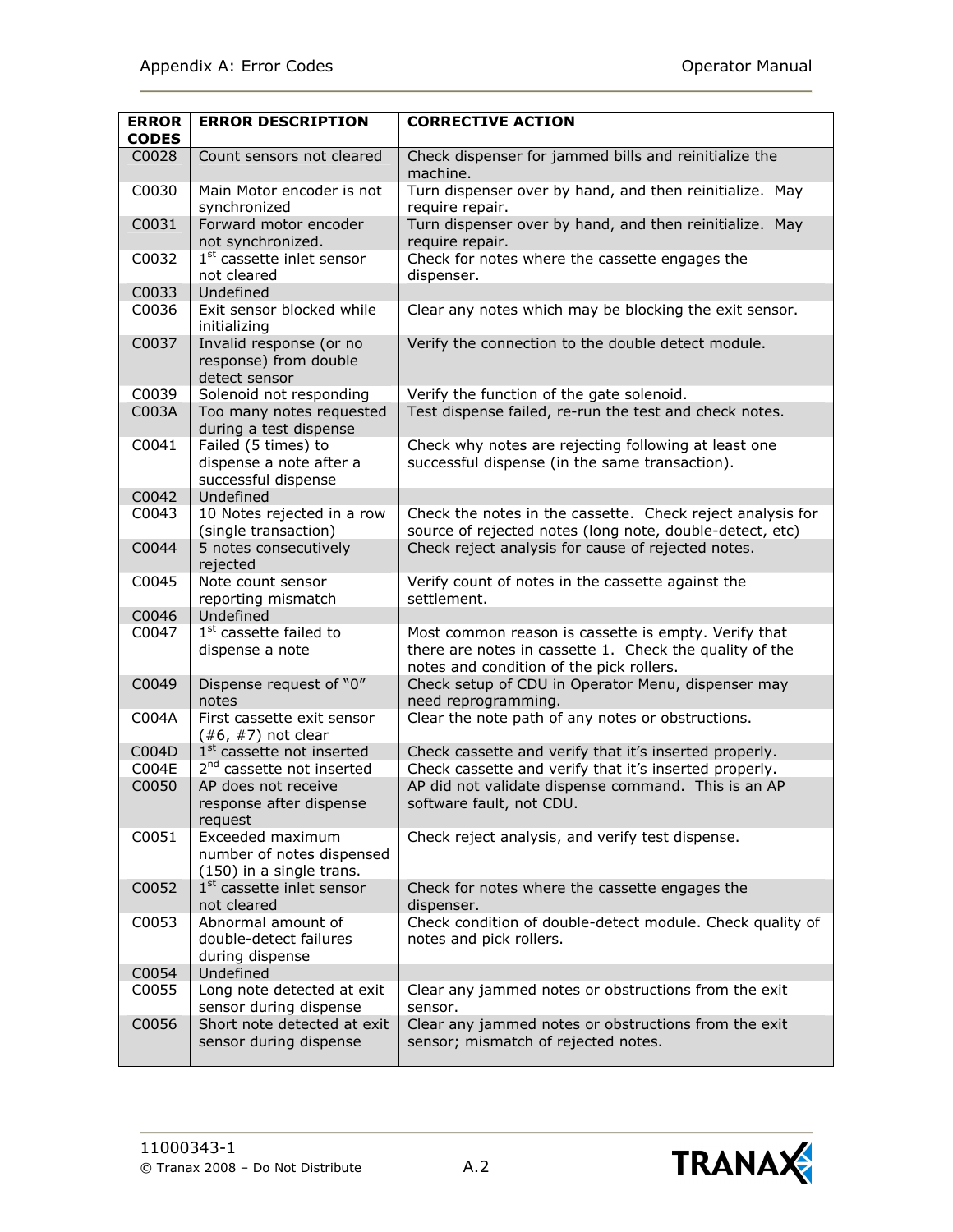| <b>ERROR</b> | <b>ERROR DESCRIPTION</b>                                        | <b>CORRECTIVE ACTION</b>                                                                                     |
|--------------|-----------------------------------------------------------------|--------------------------------------------------------------------------------------------------------------|
| <b>CODES</b> |                                                                 |                                                                                                              |
| C005A        | Undefined                                                       |                                                                                                              |
| COO5B        | 2 <sup>nd</sup> cassette fails to pick up<br>notes              | Same as C0047, the second cassette is likely empty.                                                          |
| C0060        | 3rd cassette inlet sensor<br>not cleared                        | Check for notes where the $3rd$ cassette engages the<br>dispenser.                                           |
| C0062        | 3rd cassette inlet sensor                                       | Check for notes where the $3rd$ cassette engages the                                                         |
| C006A        | not cleared<br>Note jam at 2 <sup>nd</sup> cassette             | dispenser.<br>Check rollers and sensors where notes would leave the 2 <sup>nd</sup>                          |
|              | exit                                                            | cassette.                                                                                                    |
| C0070        | 4 <sup>th</sup> cassette inlet sensor<br>not cleared            | Check for notes where the $4th$ cassette engages the<br>dispenser.                                           |
| C0072        | 4 <sup>th</sup> cassette inlet sensor<br>not cleared            | Check for notes where the 4 <sup>th</sup> cassette engages the<br>dispenser.                                 |
| C007A        | Note jam at 4 <sup>th</sup> cassette<br>exit                    | Check rollers and sensors where notes would leave the 4 <sup>th</sup><br>cassette.                           |
| C007C        | 4 <sup>th</sup> cassette fails to pick up<br>notes              | Same as C0047/C005B, verify that there are notes in the<br>4 <sup>th</sup> cassette.                         |
| C007D        | 4 <sup>th</sup> cassette not inserted                           | Check cassette and verify that it's inserted properly.                                                       |
| C0080        | 2 <sup>nd</sup> cassette inlet sensor<br>not cleared            | Check for notes where the $2nd$ cassette engages the<br>dispenser.                                           |
| C0081        | Double detect sensor not<br>cleared while dispensing            | Check double-detect senor for note or obstruction.                                                           |
| C0082        | Note leaving cassette exit<br>sensor did not reach DD           | A note seen at cassette exit sensors did not reach the<br>double detect module. Check for jammed notes.      |
| C0083        | Reject gate timing sensor<br>#2 not cleared during<br>dispense. | Clear the note path before the reject gate.                                                                  |
| C0084        | Reject gate timing sensor<br>#3 not cleared during<br>dispense. | Clear the note path before the reject gate.                                                                  |
| C0085        | Note leaving DD sensor did<br>not reach gate sensor             | Check the note path for jammed or diverted notes. Check<br>sensors from $#5$ to $#2/#3$ .                    |
| C0086        | Note leaving gate sensor<br>did not reach count sensor          | Check for jammed notes between $#2/#3$ sensors and<br>$#0/\#1$ sensors.                                      |
| C0090        | Sensor check error                                              | Left measuring sensor A $(\#6/\#7)$                                                                          |
| C0091        | Sensor check error                                              | Right measuring sensor B $(*6/#7)$                                                                           |
| C0092        | Sensor check error                                              | Left gate timing sensor A $(\#2/\#3)$                                                                        |
| C0093        | Sensor check error                                              | Right gate timing sensor B $(\#2/\#3)$                                                                       |
| C0094        | Sensor check error                                              | Exit sensor (#4)                                                                                             |
| C0095        | Sensor check error                                              | Double Detect (#5)                                                                                           |
| C0096        | Sensor check error                                              | Left count sensor A $(\#0/\#1)$                                                                              |
| C0097        | Sensor check error                                              | Right count sensor B $(\#0/\#1)$                                                                             |
| C009A        | Note jam at 3rd cassette<br>exit                                | Check rollers and sensors where notes would leave the 3rd<br>cassette.                                       |
| C009D        | 3rd cassette not inserted                                       | Check cassette and verify that it's inserted properly.                                                       |
| C009F        | 3 <sup>rd</sup> cassette fails to pick up<br>notes              | Similar to C0047, C005B verify that there are notes in the<br>cassette.                                      |
| D0001        | Modem initializing failure.                                     | This error is reported from the host. Check that<br>programming is correct for this processor.               |
| D0002        | Reversal transaction failed.                                    | Check transaction with the processor. Verify CDU<br>functionality with diagnostics. Verify phone connection. |
| D0012        | Invalid transaction.                                            | Network denial code.                                                                                         |
| D0013        | Invalid Amount.                                                 | Network denial code.                                                                                         |
| D0014        | Invalid Card Number.                                            | Network denial code.                                                                                         |
| D0020        | Surcharge screen should                                         | Network denial code.                                                                                         |
|              | have been displayed.                                            |                                                                                                              |

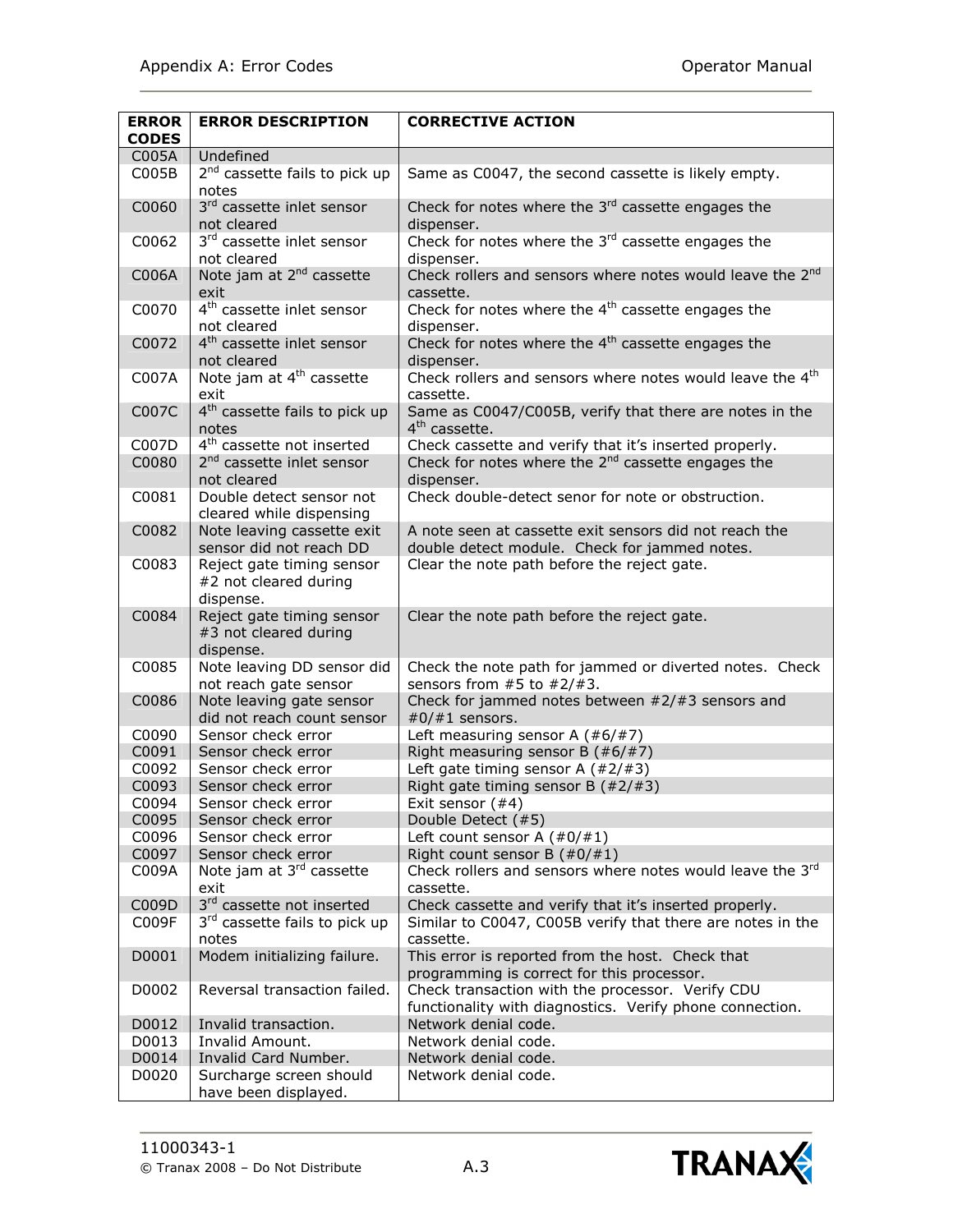| <b>ERROR</b><br><b>CODES</b> | <b>ERROR DESCRIPTION</b>                                      | <b>CORRECTIVE ACTION</b>                                                                     |
|------------------------------|---------------------------------------------------------------|----------------------------------------------------------------------------------------------|
| D0024                        | Exceeds issuer withdrawal<br>limit.                           | Network denial code.                                                                         |
| D0039                        | No credit account.                                            | Network denial code.                                                                         |
| D0051                        | Insufficient funds.                                           | Network denial code.                                                                         |
| D0052                        | No checking account.                                          | Network denial code.                                                                         |
| D0053                        | No savings account.                                           | Network denial code.                                                                         |
| D0054                        | Expired Card.                                                 | Network denial code.                                                                         |
| D0055                        | Invalid PIN.                                                  | Network denial code.                                                                         |
| D0057                        | Transaction not permitted<br>$-$ card                         | Network denial code.                                                                         |
| D0058                        | Transaction not permitted<br>- Terminal                       | Network denial code.                                                                         |
| D0061                        | Exceed withdrawal limit.                                      | Network denial code.                                                                         |
| D0075                        | Number of PIN tries<br>exceeded.                              | Network denial code.                                                                         |
| D0078                        | No Account.                                                   | Network denial code.                                                                         |
| D0080                        | Invalid Date.                                                 | Network denial code.                                                                         |
| D0083                        | Cannot verify PIN.                                            | Network denial code.                                                                         |
| D0086                        | Cannot verify PIN.                                            | Network denial code.                                                                         |
| D0091                        | Bank unavailable.                                             | Network denial code.                                                                         |
| D0092                        | System unavailable.                                           | Network denial code.                                                                         |
| D0093                        | Transaction serial number<br>mismatch.                        | Contact host processor.                                                                      |
| D0094                        | Record format mismatch.                                       | Contact host processor.                                                                      |
| D0095                        | Routing ID mismatch.                                          | Verify Routing ID number - Contact host processor.                                           |
| D0096                        | Terminal ID mismatch.                                         | Verify Terminal ID number - Contact host processor.                                          |
| D0097                        | Response type mismatch<br>(reversal).                         | Contact host processor.                                                                      |
| D0098                        | Response type mismatch<br>(day-close).                        | Contact host processor.                                                                      |
| D0099                        | Response type mismatch<br>(Configuration).                    | Contact host processor.                                                                      |
| <b>D009A</b>                 | Response type mismatch<br>(Withdrawal, Balance,<br>Transfer). | Contact host processor.                                                                      |
| D009B                        | STX omitted.                                                  | Contact host processor.                                                                      |
| D009C                        | ETX omitted.                                                  | Contact host processor.                                                                      |
| D009D                        | FS omitted (after response<br>code).                          | Verify that version of Mini-Bank Software matches host<br>processor. Contact host processor. |
| D009E                        | FS omitted (after retrieval<br>reference number).             | Verify that version of Mini-Bank Software matches host<br>processor. Contact host processor. |
| D009F                        | FS omitted (after system<br>trace audit number).              | Verify that version of Mini-Bank Software matches host<br>processor. Contact host processor. |
| D00A0                        | FS omitted (after account<br>balance).                        | Verify that version of Mini-Bank Software matches host<br>processor. Contact host processor. |
| D00A1                        | FS omitted (after available<br>balance).                      | Verify that version of Mini-Bank Software matches host<br>processor. Contact host processor. |
| <b>D00A2</b>                 | FS omitted (after available<br>balance).                      | Verify that version of Mini-Bank Software matches host<br>processor. Contact host processor. |
| D00A3                        | FS omitted (after<br>authorization response<br>text).         | Verify that version of Mini-Bank Software matches host<br>processor. Contact host processor. |
| D00A4                        | ETX is in wrong place.                                        | Verify that version of Mini-Bank Software matches host<br>processor. Contact host processor. |

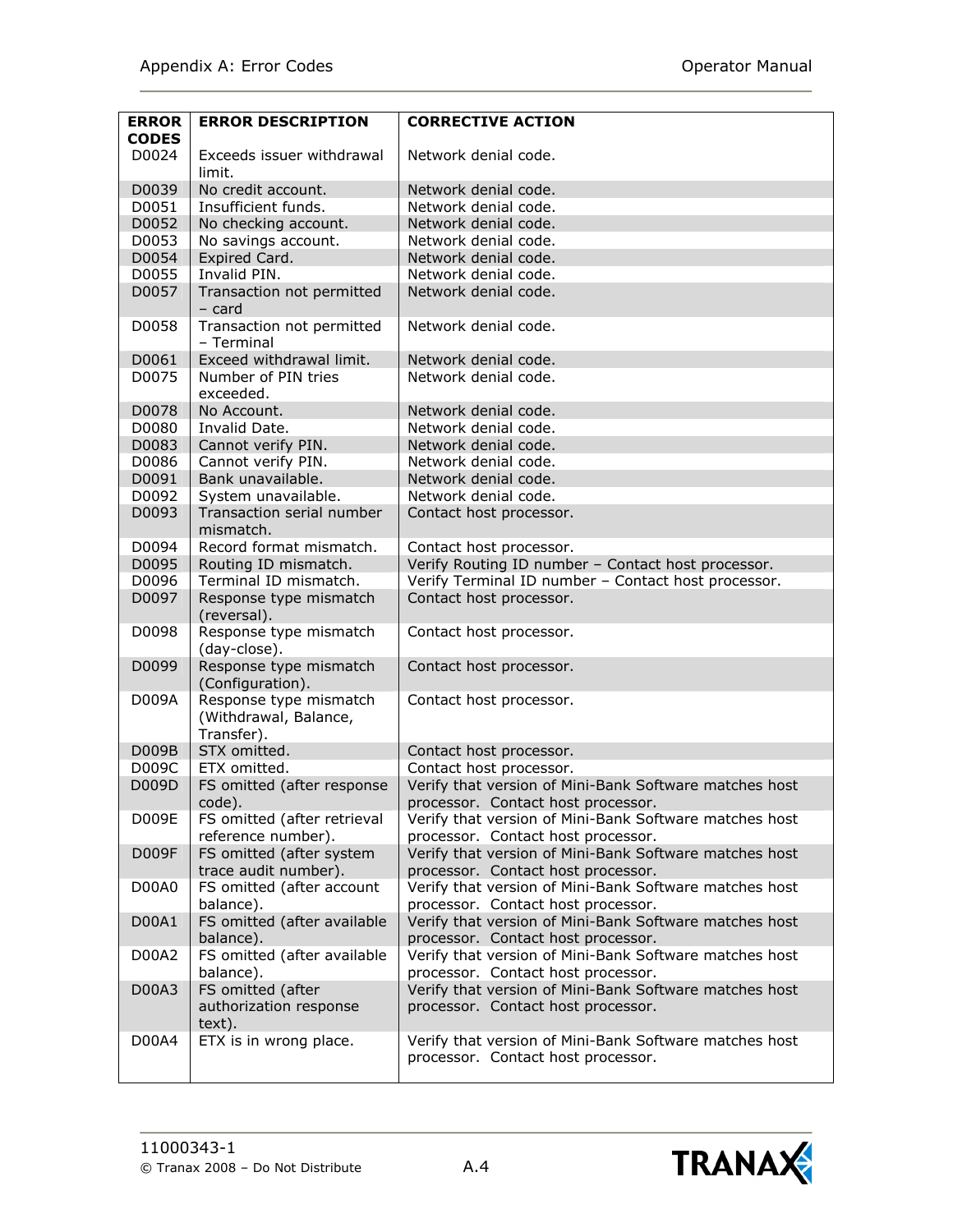| <b>ERROR</b><br><b>CODES</b> | <b>ERROR DESCRIPTION</b>                                                        | <b>CORRECTIVE ACTION</b>                                                                                                                                                              |
|------------------------------|---------------------------------------------------------------------------------|---------------------------------------------------------------------------------------------------------------------------------------------------------------------------------------|
| <b>D00A5</b>                 | FS omitted (after total<br>cash dispense amount in<br>day close).               | Verify that version of Mini-Bank Software matches host<br>processor. Contact host processor.                                                                                          |
| D00A6                        | FS omitted (after total non<br>cash dispense amount in<br>day close).           | Verify that version of Mini-Bank Software matches host<br>processor. Contact host processor.                                                                                          |
| <b>D00A7</b>                 | FS omitted (after<br>surcharge amount in day<br>close message).                 | Verify that version of Mini-Bank Software matches host<br>processor. Contact host processor.                                                                                          |
| <b>D00A8</b>                 | FS omitted (after<br>surcharge in configuration<br>message).                    | Verify that version of Mini-Bank Software matches host<br>processor. Contact host processor.                                                                                          |
| D00A9                        | ETX omitted (from<br>configuration message).                                    | Contact host processor.                                                                                                                                                               |
| D0300                        | Modem is not responding.                                                        | Verify modem function.                                                                                                                                                                |
| D1000                        | No Connection.                                                                  | Verify modem function.                                                                                                                                                                |
| D1100                        | ENQ not received from<br>host.                                                  | Contact host processor.                                                                                                                                                               |
| D1200                        | Transmission error.                                                             | Verify modem function.                                                                                                                                                                |
| D1300                        | NAK sent 3 times to host.                                                       | Verify host phone number - See D170x.                                                                                                                                                 |
| D1500                        | Modem connection time<br>out - host not responding.                             | Verify host phone number - verify modem speed - See<br>D170x. If consistent, it could be a defective modem.                                                                           |
| D170x                        | Modem cannot support<br>connection - excessive line<br>noise (usually D1704/06) | Phone line connected to ATM will not support Data-<br>communication. In line filter may fix this. Excessive EMI<br>emissions from outside source (neon sign, freezer).                |
| D1800                        | No dial tone.                                                                   | Verify that incoming phone line is plugged into "line"<br>rather than "Phone" on mainbaord. Phone line is in use or<br>is being shared with another phone device (FAX, POS,<br>phone) |
| D1900                        | No answer.                                                                      | Verify host phone number - See D170x                                                                                                                                                  |
| D2000                        | Phone line busy.                                                                | Verify host phone number - call line with handset and<br>check for busy signal - See D170x                                                                                            |
| D2100                        | Modem initializing error.                                                       | Check modem.                                                                                                                                                                          |
| D2200                        | EOT not received from<br>host.                                                  | Contact host processor.                                                                                                                                                               |
|                              |                                                                                 |                                                                                                                                                                                       |
| E000x                        | RMS port failure, response<br>time out, modem failure,<br>no dial tone.         | Verify RMS settings (Host Setup) - See D170x                                                                                                                                          |
| F0001                        | Current Number of bill is<br>0.                                                 | Load notes into the cash cassette - use Add Cassette<br>function in Settlement.                                                                                                       |
| F0002                        | No Surcharge Owner set.                                                         | Set Surcharge owner - (Customer Setup)                                                                                                                                                |
| F0003                        | No Surcharge Amount.                                                            | Set Surcharge amount - (Customer Setup)                                                                                                                                               |
| F0004                        | No refresh time set when<br>advertisement is enabled.                           | Set refresh timer - (Customer Setup)                                                                                                                                                  |
| F0005                        | No Advertisement text<br>when advertisement is<br>enabled.                      | Set Advertisement text - (Customer Setup)                                                                                                                                             |
| F0006                        | Dispense limit set error<br>(less than 25 notes)                                | Set Dispense limit - (Transaction Setup)                                                                                                                                              |
| F0007                        | Denomination Set error.                                                         | Valid Denomination are \$10, \$20, \$50, \$100 -<br>(Transaction Setup)                                                                                                               |
| F0008                        | Fast Cash Set error<br>(exceeded dispense limit).                               | Check the Fast Cash amount. (Transaction Setup)                                                                                                                                       |
| F0009                        | Master Key index is<br>invalid.                                                 | Check Master Key index - verify checksum (Host Setup)                                                                                                                                 |